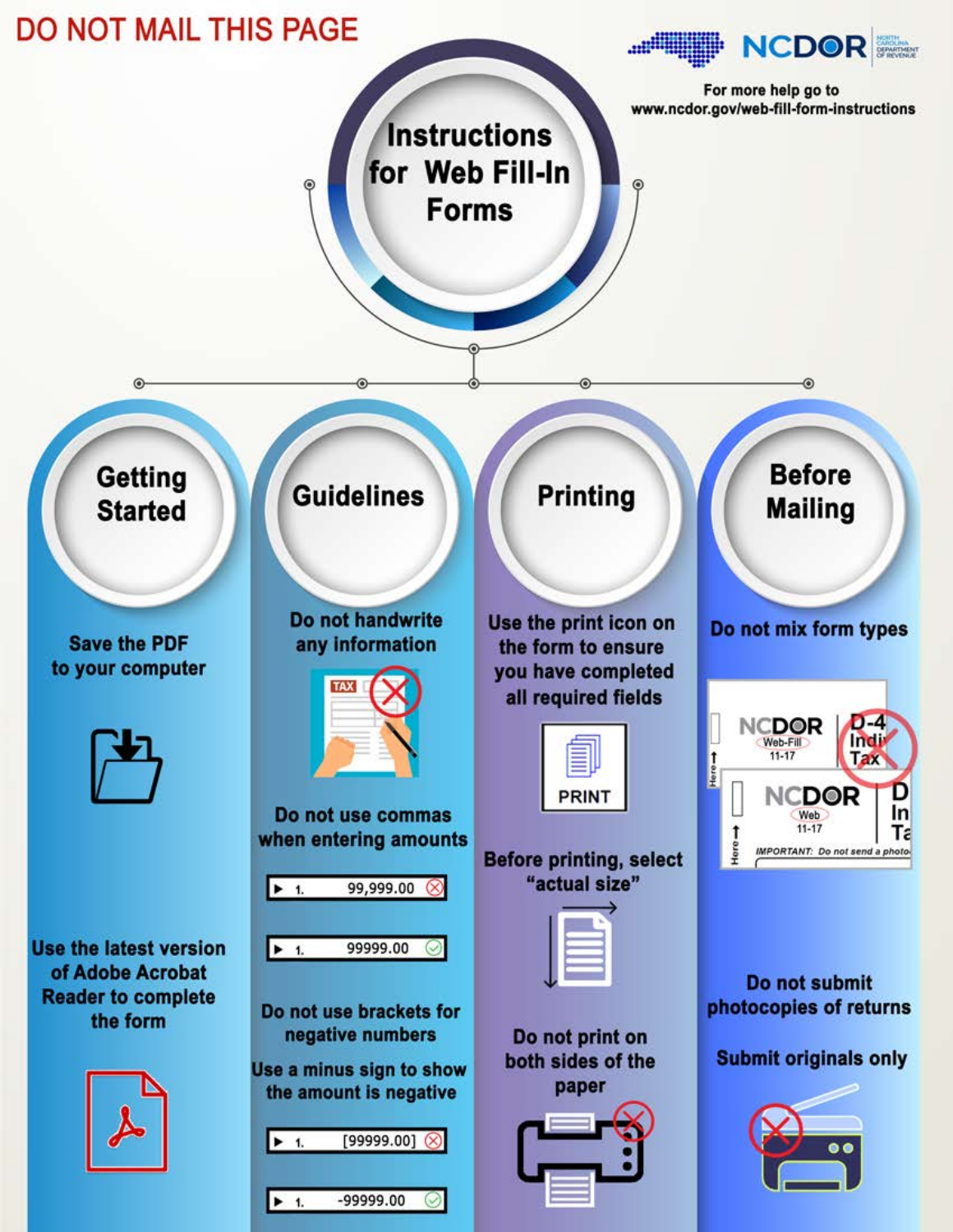

# **Schedule of County Sales and Use Taxes for Claims for Refund E-536R**



| <b>Account ID</b>      | Period Ending (MM-DD-YY) | <b>Legal Name</b> |                  |                    |
|------------------------|--------------------------|-------------------|------------------|--------------------|
|                        |                          |                   |                  | DOR<br>Use<br>Only |
| <b>County and Code</b> |                          | County 2.00% Tax  | County 2.25% Tax | Transit 0.50% Tax  |
| <b>Alamance</b>        | 1                        | 0.00              |                  |                    |
| <b>Alexander</b>       | $\overline{2}$           | 0.00              | 0.00             |                    |
| <b>Alleghany</b>       | $\mathbf 3$              | 0.00              |                  |                    |
| <b>Anson</b>           | 4                        | 0.00              | 0.00             |                    |
| <b>Ashe</b>            | 5                        | 0.00              | 0.00             |                    |
| <b>Avery</b>           | 6                        | 0.00              |                  |                    |
| <b>Beaufort</b>        | $\overline{\mathbf{7}}$  | 0.00              |                  |                    |
| <b>Bertie</b>          | 8                        | 0.00              | 0.00             |                    |
| <b>Bladen</b>          | 9                        | 0.00              |                  |                    |
| <b>Brunswick</b>       | 10                       | 0.00              |                  |                    |
| <b>Buncombe</b>        | 11                       | 0.00              | 0.00             |                    |
| <b>Burke</b>           | 12                       | 0.00              |                  |                    |
| <b>Cabarrus</b>        | 13                       | 0.00              | 0.00             |                    |
| <b>Caldwell</b>        | 14                       | 0.00              |                  |                    |
| Camden                 | 15                       | 0.00              |                  |                    |
| <b>Carteret</b>        | 16                       | 0.00              |                  |                    |
| <b>Caswell</b>         | 17                       | 0.00              |                  |                    |
| Catawba                | 18                       | 0.00              | 0.00             |                    |
| Chatham                | 19                       | 0.00              | 0.00             |                    |
| <b>Cherokee</b>        | 20                       | 0.00              | 0.00             |                    |
| Chowan                 | 21                       | 0.00              |                  |                    |
| Clay                   | 22                       | 0.00              | 0.00             |                    |
| <b>Cleveland</b>       | 23                       | 0.00              |                  |                    |
| <b>Columbus</b>        | 24                       | 0.00              |                  |                    |
| <b>Craven</b>          | 25                       | 0.00              |                  |                    |
| <b>Cumberland</b>      | 26                       | 0.00              | 0.00             |                    |
| <b>Currituck</b>       | 27                       | 0.00              |                  |                    |
| <b>Dare</b>            | 28                       | 0.00              |                  |                    |
| <b>Davidson</b>        | 29                       | 0.00              | 0.00             |                    |
| <b>Davie</b>           | 30                       | 0.00              |                  |                    |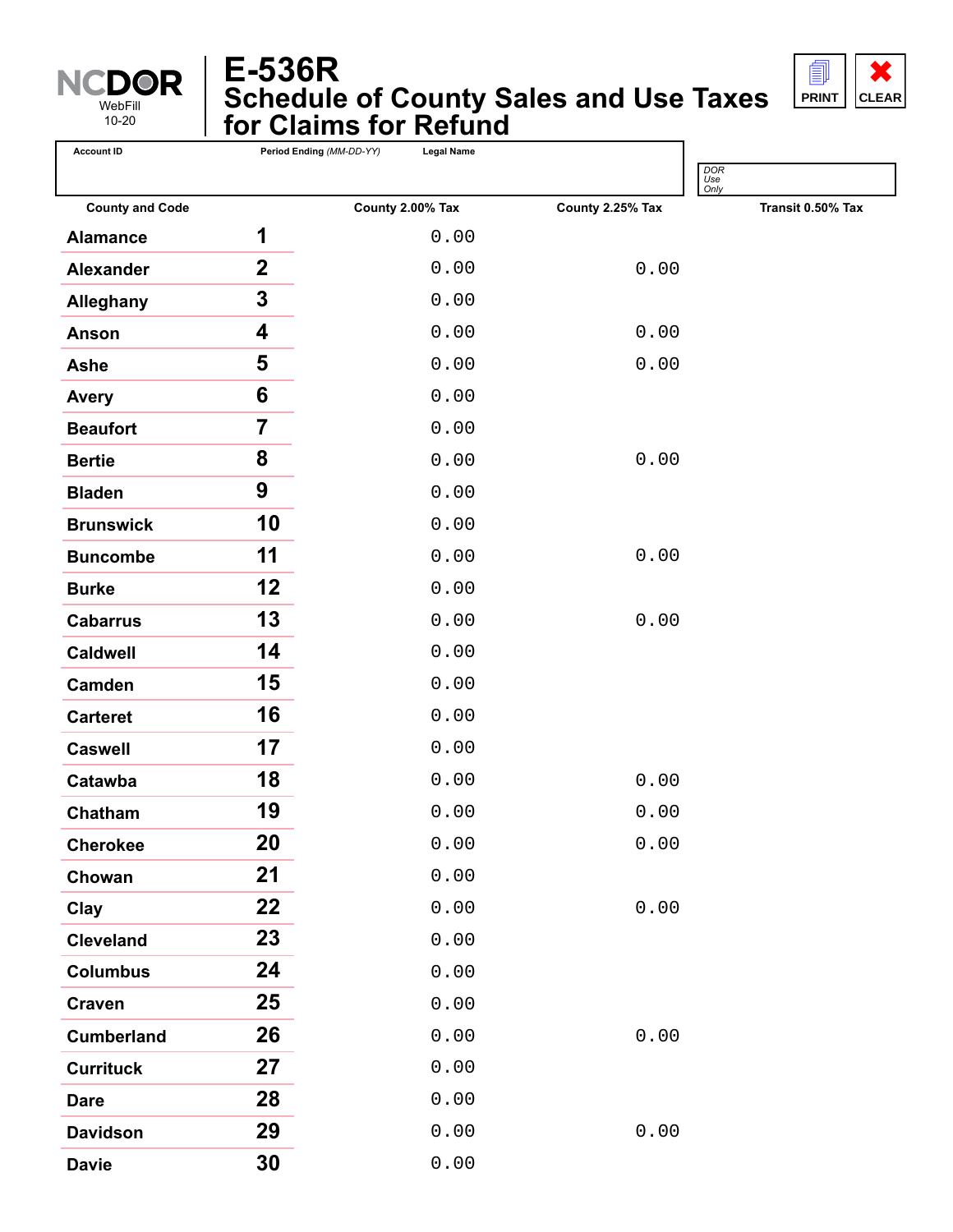

| Page 2<br>E-536R<br>Web-Fill<br>$10 - 20$ | <b>Account ID</b> | Period Ending (MM-DD-YY) | <b>Legal Name</b> | 圁<br><b>PRINT</b><br><b>CLE</b> |
|-------------------------------------------|-------------------|--------------------------|-------------------|---------------------------------|
| <b>County and Code</b>                    |                   | County 2.00% Tax         | County 2.25% Tax  | Transit 0.50% Tax               |
| <b>Duplin</b>                             | 31                | 0.00                     | 0.00              |                                 |
| <b>Durham</b>                             | 32 <sub>2</sub>   | 0.00                     | 0.00              | 0.00                            |
| <b>Edgecombe</b>                          | 33                | 0.00                     | 0.00              |                                 |
| Forsyth                                   | 34                | 0.00                     | 0.00              |                                 |
| <b>Franklin</b>                           | 35                | 0.00                     |                   |                                 |
| <b>Gaston</b>                             | 36                | 0.00                     | 0.00              |                                 |
| <b>Gates</b>                              | 37                | 0.00                     |                   |                                 |
| Graham                                    | 38                | 0.00                     | 0.00              |                                 |
| <b>Granville</b>                          | 39                | 0.00                     |                   |                                 |
| <b>Greene</b>                             | 40                | 0.00                     | 0.00              |                                 |
| <b>Guilford</b>                           | 41                | 0.00                     |                   |                                 |
| <b>Halifax</b>                            | 42                | 0.00                     | 0.00              |                                 |
| <b>Harnett</b>                            | 43                | 0.00                     | 0.00              |                                 |
| Haywood                                   | 44                | 0.00                     | 0.00              |                                 |
| <b>Henderson</b>                          | 45                | 0.00                     |                   |                                 |
| <b>Hertford</b>                           | 46                | 0.00                     | 0.00              |                                 |
| Hoke                                      | 47                | 0.00                     |                   |                                 |
| <b>Hyde</b>                               | 48                | 0.00                     |                   |                                 |
| <b>Iredell</b>                            | 49                | 0.00                     |                   |                                 |
| <b>Jackson</b>                            | 50                | 0.00                     | 0.00              |                                 |
| <b>Johnston</b>                           | 51                | 0.00                     |                   |                                 |
| <b>Jones</b>                              | 52                | 0.00                     | 0.00              |                                 |
| Lee                                       | 53                | 0.00                     | 0.00              |                                 |
| Lenoir                                    | 54                | 0.00                     |                   |                                 |
| Lincoln                                   | 55                | 0.00                     | 0.00              |                                 |
| <b>Macon</b>                              | 56                | 0.00                     |                   |                                 |
| <b>Madison</b>                            | 57                | 0.00                     | 0.00              |                                 |
| <b>Martin</b>                             | 58                | 0.00                     | 0.00              |                                 |
| <b>McDowell</b>                           | 59                | 0.00                     |                   |                                 |
| <b>Mecklenburg</b>                        | 60                | 0.00                     |                   | 0.00                            |
| <b>Mitchell</b>                           | 61                | 0.00                     |                   |                                 |
| <b>Montgomery</b>                         | 62                | 0.00                     | 0.00              |                                 |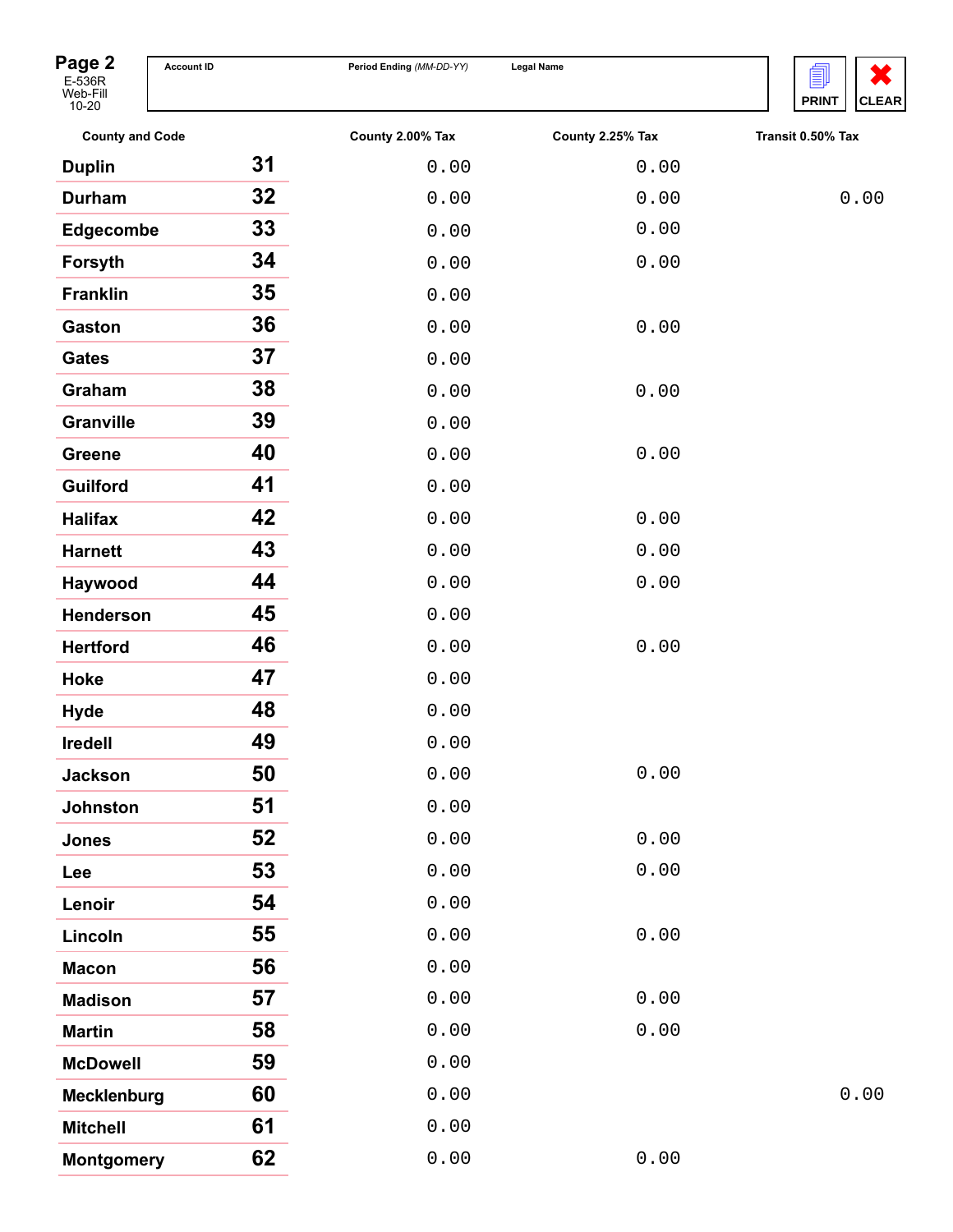

| Page 3<br>E-536R<br>Web-Fill        | <b>Account ID</b> | Period Ending (MM-DD-YY) | <b>Legal Name</b> | 氲<br>X<br><b>PRINT</b><br><b>CLEAR</b> |
|-------------------------------------|-------------------|--------------------------|-------------------|----------------------------------------|
| $10 - 20$<br><b>County and Code</b> |                   | County 2.00% Tax         | County 2.25% Tax  | Transit 0.50% Tax                      |
| <b>Moore</b>                        | 63                | 0.00                     | 0.00              |                                        |
| <b>Nash</b>                         | 64                | 0.00                     |                   |                                        |
| <b>New Hanover</b>                  | 65                | 0.00                     | 0.00              |                                        |
| Northampton                         | 66                | 0.00                     |                   |                                        |
| <b>Onslow</b>                       | 67                | 0.00                     | 0.00              |                                        |
| Orange                              | 68                | 0.00                     | 0.00              | 0.00                                   |
| <b>Pamlico</b>                      | 69                | 0.00                     |                   |                                        |
| Pasquotank                          | 70                | 0.00                     | 0.00              |                                        |
| <b>Pender</b>                       | 71                | 0.00                     |                   |                                        |
| <b>Perquimans</b>                   | 72                | 0.00                     |                   |                                        |
| <b>Person</b>                       | 73                | 0.00                     |                   |                                        |
| <b>Pitt</b>                         | 74                | 0.00                     | 0.00              |                                        |
| <b>Polk</b>                         | 75                | 0.00                     |                   |                                        |
| Randolph                            | 76                | 0.00                     | 0.00              |                                        |
| <b>Richmond</b>                     | 77                | 0.00                     |                   |                                        |
| Robeson                             | 78                | 0.00                     | 0.00              |                                        |
| Rockingham                          | 79                | 0.00                     | 0.00              |                                        |
| Rowan                               | 80                | 0.00                     | 0.00              |                                        |
| <b>Rutherford</b>                   | 81                | 0.00                     | 0.00              |                                        |
| <b>Sampson</b>                      | 82                | 0.00                     | 0.00              |                                        |
| <b>Scotland</b>                     | 83                | 0.00                     |                   |                                        |
| <b>Stanly</b>                       | 84                | 0.00                     | 0.00              |                                        |
| <b>Stokes</b>                       | 85                | 0.00                     |                   |                                        |
| <b>Surry</b>                        | 86                | 0.00                     | 0.00              |                                        |
| <b>Swain</b>                        | 87                | 0.00                     | 0.00              |                                        |
| <b>Transylvania</b>                 | 88                | 0.00                     |                   |                                        |
| <b>Tyrrell</b>                      | 89                | 0.00                     |                   |                                        |
| <b>Union</b>                        | 90                | 0.00                     |                   |                                        |
| <b>Vance</b>                        | 91                | 0.00                     |                   |                                        |
| <b>Wake</b>                         | 92                | 0.00                     |                   | 0.00                                   |
| <b>Warren</b>                       | 93                | 0.00                     |                   |                                        |
| Washington                          | 94                | 0.00                     |                   |                                        |